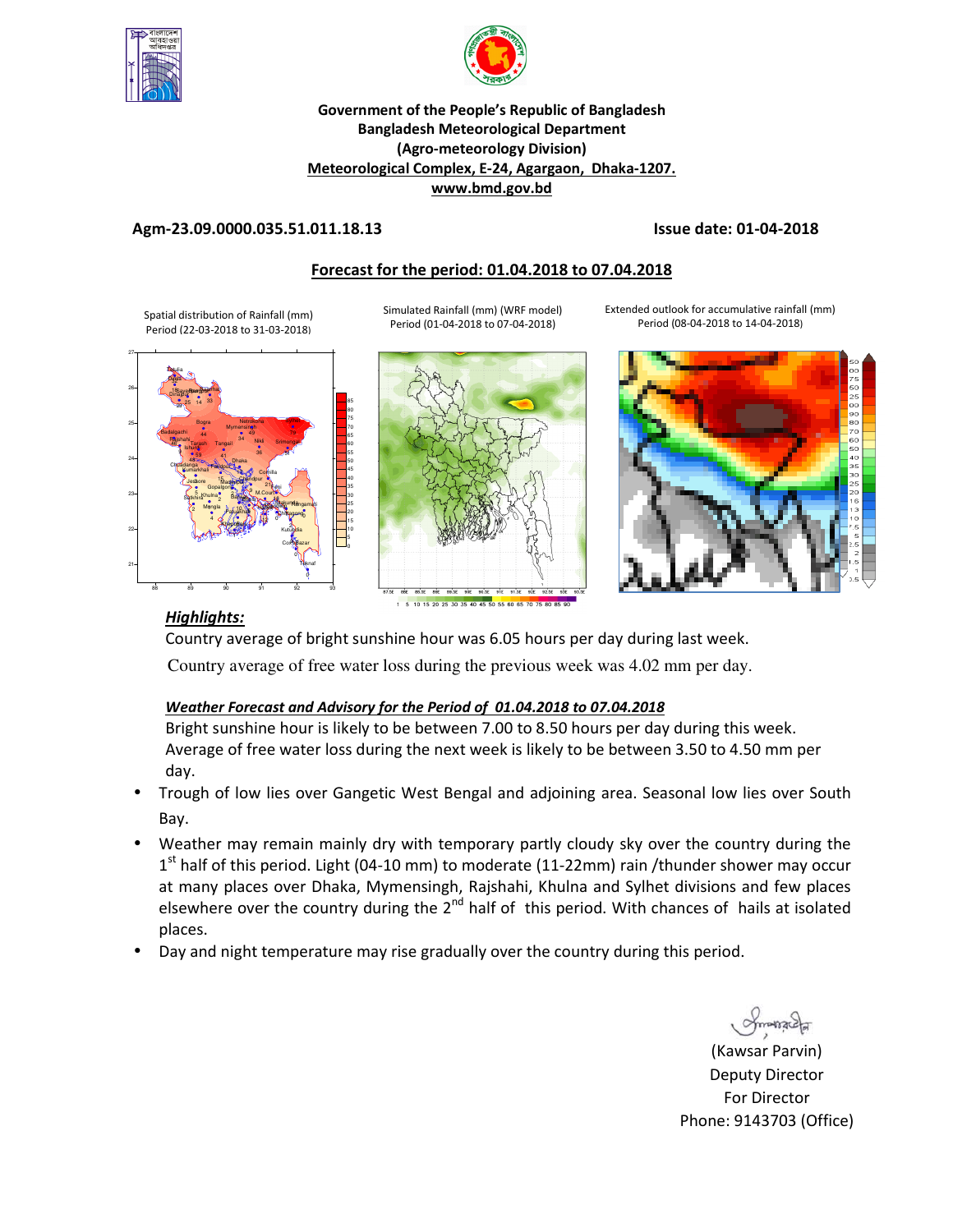#### **Short Weather description Period: 22.03.2018 to 31.03.2018**  Maximum And Minimum Temperature (Range and Extreme)

| <b>Divisions</b><br>range in <sup>o</sup> C                                                                                                                                                            |                                | <b>Maximum temperature</b>     |                                 | <b>Highest maximum</b><br>temperature in <sup>"</sup> C |                        |                         |                                                     | <b>Minimum</b><br>temperature<br>Range in <sup>o</sup> C | Lowest minimum<br>temperature in <sup>o</sup> C |                                             |                                            |
|--------------------------------------------------------------------------------------------------------------------------------------------------------------------------------------------------------|--------------------------------|--------------------------------|---------------------------------|---------------------------------------------------------|------------------------|-------------------------|-----------------------------------------------------|----------------------------------------------------------|-------------------------------------------------|---------------------------------------------|--------------------------------------------|
| Dhaka                                                                                                                                                                                                  | 28.2                           | $-35.0$                        | ℃                               | Tangail, Madaripur                                      |                        | $^{\circ}$ c<br>35.0    | 17.0                                                | 25.8<br>$\blacksquare$                                   | <sup>o</sup> C Tangail                          |                                             | 17.0 <sup>o</sup> C                        |
| Mymensingh                                                                                                                                                                                             | 28.0                           | 33.7                           | $^{\circ}$ c                    | Mymensingh                                              |                        | °с<br>33.7              | 16.9                                                | $^{\circ}$ c<br>23.5<br>$\blacksquare$                   | Mymensingh                                      |                                             | 16.9                                       |
| Chittagong                                                                                                                                                                                             | 29.0                           | $-35.2$                        | $\overline{c}$                  | Rangamati                                               |                        | ்с<br>35.2              | 18.2                                                | $^{\circ}$ c<br>24.7<br>$\blacksquare$                   | Feni                                            |                                             | 18.2                                       |
| Sylhet                                                                                                                                                                                                 | 27.0                           | 34.5                           | $^{\circ}$ c                    | Srimongal                                               |                        | °c<br>34.5              | 16.3                                                | $^{\circ}$ c<br>21.4<br>$\overline{\phantom{a}}$         | Srimongal                                       |                                             | °c<br>16.3                                 |
|                                                                                                                                                                                                        |                                | $-36.4$                        | $\overline{C}$                  |                                                         |                        | $\overline{c}$          |                                                     | $^{\circ}$ c<br>24.0                                     | Tarash                                          |                                             | $17.2 \text{ }^{\circ}$ C                  |
| Rajshahi                                                                                                                                                                                               | 27.4                           | 34.8                           | ℃                               | Rajshahi                                                |                        | 36.4<br>°c              | 17.2                                                | $\overline{\phantom{a}}$<br>$^{\circ}$ c<br>22.5         | Tatulia                                         |                                             | 16.0 °C                                    |
| Rangpur                                                                                                                                                                                                | 23.0                           |                                | $^{\circ}$ c                    | Dinajpur<br>Kumurkhali                                  |                        | 34.8<br>$^{\circ}$ c    | 16.0                                                | $\overline{a}$<br>$^{\circ}$ c                           |                                                 |                                             | °c                                         |
| Khulna                                                                                                                                                                                                 | 28.4                           | 35.5                           |                                 |                                                         |                        | 35.5                    | 18.0                                                | 25.5                                                     | Kumurkhali                                      |                                             | 18.0                                       |
| ℃<br>°c<br>°c<br><b>Barisal</b><br>$-35.5$<br>35.5<br>24.8<br>29.5<br>Barisal, Patuakhali<br>19.8<br><b>Barisal</b><br>19.8<br>$\overline{\phantom{a}}$<br>Rainfall analysis and average temperature:- |                                |                                |                                 |                                                         |                        |                         |                                                     |                                                          | °c                                              |                                             |                                            |
| Name of the<br><b>Divisions</b>                                                                                                                                                                        | Name of the<br><b>Stations</b> | Total<br>Rainfall<br>in $(mm)$ | Normal<br>Rainfall<br>in $(mm)$ | <b>Deviation</b><br>in %                                | Total<br>Rainy<br>days | Average<br>M ax<br>in % | Average<br>M in<br><b>Humidity Humidity</b><br>in % | Average<br>M ax.<br>temp in °C                           | Average<br>Normal<br>Max.<br>temp in<br>°C      | Average<br>M in.<br>temp in $^{\circ}$<br>C | Average<br>Normal<br>Min.<br>temp in<br>°C |
| <b>Dhaka</b>                                                                                                                                                                                           | Dhaka                          | 017                            | 28                              | $***$                                                   | 03                     | 088                     | 044                                                 | 33.2                                                     | 33.2                                            | 23.4                                        | 22.2                                       |
|                                                                                                                                                                                                        | Faridpur                       | 015                            | 21                              | $-29$                                                   | 03                     | 95                      | 050                                                 | 32.9                                                     | 33.3                                            | 22.4                                        | 21.4                                       |
|                                                                                                                                                                                                        | Madaripur                      | 002                            | 34                              | $***$                                                   | 02                     | 097                     | 046                                                 | 32.9                                                     | 33.1                                            | 22.1                                        | 21.9                                       |
|                                                                                                                                                                                                        | Nikli                          | 036                            | $\star\star$                    | $***$                                                   | 06                     | 095                     | 061                                                 | 31.4                                                     | $\star\star$                                    | 20.6                                        | $\star\star$                               |
|                                                                                                                                                                                                        | Tangail                        | 041                            | 28                              | 46                                                      | 04                     | 092                     | 054                                                 | 32.6                                                     | 32.4                                            | 21.5                                        | 20.7                                       |
|                                                                                                                                                                                                        | Gopalgonj                      | 002                            | $\star\star$                    | $***$                                                   | 02                     | 95                      | 050                                                 | 33                                                       | $^{\star\star}$                                 | 20.5                                        | $\star\star$                               |
| <b>Mymensingh</b>                                                                                                                                                                                      | Mymensingh                     | 034                            | 19                              | $***$                                                   | 04                     | 93                      | 060                                                 | 30.8                                                     | 31.4                                            | 22.1                                        | 20.6                                       |
|                                                                                                                                                                                                        | Netrokona                      | 049                            | $^{\star\star}$                 | $***$                                                   | 05                     | 093                     | 021                                                 | 30.2                                                     | $^{\star\star}$                                 | 20.5                                        | $^{\star\star}$                            |
| Chittagong                                                                                                                                                                                             | Chittagong                     | 002                            | 14                              | $***$                                                   | 02                     | $^{\star\star}$         | $^{\star\star}$                                     | 31.9                                                     | 31.2                                            | 23.2                                        | 21.8                                       |
|                                                                                                                                                                                                        | Sitakunda                      | T                              | 53                              | $***$                                                   | 01                     | $^{\star\star}$         | $\star\star$                                        | $\star\star$                                             | 31.5                                            | **                                          | 21.6                                       |
|                                                                                                                                                                                                        | Rangamati                      | 000                            | 28                              | $-100$                                                  | 00                     | 96                      | 021                                                 | 33.9                                                     | 32.6                                            | 21.5                                        | 21.2                                       |
|                                                                                                                                                                                                        | Cox'sBazar                     | 000                            | 13                              | $***$                                                   | $\star\star$           | 094                     | 059                                                 | 32.4                                                     | 31.8                                            | 23.2                                        | 22.4                                       |
|                                                                                                                                                                                                        | Teknaf                         | 000                            | 11                              | $***$                                                   | $\star\star$           | $\star\star$            | $\star\star$                                        | $\star\star$                                             | 31.2                                            | **                                          | 22.3                                       |
|                                                                                                                                                                                                        | Hatiya                         | 012                            | 29                              | $-59$                                                   | 02                     | $\star\star$            | $\star\star$                                        | $\star\star$                                             | 31.5                                            | **                                          | 22.6                                       |
|                                                                                                                                                                                                        | Sandw ip                       | 000                            | 43                              | $***$                                                   |                        |                         |                                                     |                                                          | 30.8                                            |                                             | 22.9                                       |
|                                                                                                                                                                                                        | Kutubdia                       | 000                            | 28                              | $-100$                                                  | 00                     | 097<br>$\star\star$     | 057<br>$^{\star\star}$                              | 32.2<br>$\star\star$                                     | 30.6                                            | 22.4<br>$\star\star$                        | 22.5                                       |
|                                                                                                                                                                                                        | Feni                           | 016                            | 39                              | $-59$                                                   | 00                     | $\star\star$            | $\star\star$                                        | $\star\star$                                             | 31.8                                            | $\star\star$                                | 21.9                                       |
|                                                                                                                                                                                                        | M.Court                        | 004                            | 36                              | $-89$                                                   | 01                     |                         |                                                     |                                                          | 32.1                                            |                                             | 22.0                                       |
|                                                                                                                                                                                                        | Chandpur                       | 009                            | 41                              | $***$                                                   | 02                     | 097                     | 053                                                 | 33.2                                                     | 32.3                                            | 22.8                                        | 21.9                                       |
|                                                                                                                                                                                                        | Comilla                        | 021                            | 35                              | $***$                                                   | 02<br>02               | 093<br>95               | 054<br>058                                          | 32.9<br>31.4                                             | 31.4                                            | 23.1<br>22                                  | 20.9                                       |
| <b>Sylhet</b>                                                                                                                                                                                          |                                |                                |                                 | $***$                                                   |                        |                         |                                                     |                                                          |                                                 |                                             |                                            |
|                                                                                                                                                                                                        | Sylhet                         | 079<br>051                     | 56<br>41                        |                                                         | 06                     | 090<br>100              | 048<br>027                                          | 31.8<br>32.5                                             | 30.8<br>32.3                                    | 20.0<br>19                                  | 19.9<br>19.4                               |
|                                                                                                                                                                                                        | Srimongal                      |                                | 13                              | 24<br>$***$                                             | 06                     |                         |                                                     |                                                          |                                                 |                                             | 20.2                                       |
| Rajshahi                                                                                                                                                                                               | Rajshahi                       | 009                            |                                 | $***$                                                   | 02                     | 094                     | 040                                                 | 34.9                                                     | 34.4                                            | 22.1                                        |                                            |
|                                                                                                                                                                                                        | Bogra                          | 044                            | 9                               | $***$                                                   | 04                     | 095                     | 047                                                 | 31.7                                                     | 32.5                                            | 21.9                                        | 20.6                                       |
|                                                                                                                                                                                                        | Ishurdi                        | 048                            | 15<br>$\star\star$              | $***$                                                   | 04                     | 098                     | 039                                                 | 33.5                                                     | 34.0<br>$^{\star\star}$                         | 18.9                                        | 20.6<br>$\star\star$                       |
|                                                                                                                                                                                                        | Badalgachi                     | 046                            | $\star\star$                    | $***$                                                   | 03                     | 97                      | 042                                                 | 31.5                                                     | $^{\star\star}$                                 | 20.8                                        | $^{\star\star}$                            |
|                                                                                                                                                                                                        | Tarash                         | 059                            |                                 |                                                         | 03                     | 099                     | 057                                                 | 032                                                      |                                                 | 021                                         |                                            |
| Rangpur                                                                                                                                                                                                | Rangpur                        | 014                            | 16                              | $-13$<br>$***$                                          | 03                     | 088                     | 050                                                 | 31.0                                                     | 31.1                                            | 20.8                                        | 18.9                                       |
|                                                                                                                                                                                                        | Dinajpur                       | 029                            | 7                               |                                                         | 01                     | 094                     | 047                                                 | 31.5                                                     | 32.1                                            | 20.6                                        | 18.9                                       |
|                                                                                                                                                                                                        | Sayedpur                       | 025                            | $\star\star$                    | $***$                                                   | 01                     | 092                     | 050                                                 | 31.5                                                     | $^{\star\star}$                                 | 20.3                                        | $^{\star\star}$                            |
|                                                                                                                                                                                                        | Rajarhat                       | 033                            | $\star\star$                    | $***$                                                   | 03                     | 092                     | 050                                                 | 31.0                                                     | $^{\star\star}$                                 | 19.0                                        | $\star\star$                               |
|                                                                                                                                                                                                        | Tetulia                        | 032                            | $\star\star$                    | $***$                                                   | 02                     | 090                     | 042                                                 | 30.6                                                     | $^{\star\star}$                                 | 18.7                                        | $\star\star$                               |
|                                                                                                                                                                                                        | Dimla                          | 018                            | $***$                           | $***$                                                   | 02                     | 091                     | 051                                                 | 31.0                                                     | $\star\star$                                    | 19.8                                        | $***$                                      |
| Khulna                                                                                                                                                                                                 | Khulna                         | 001                            | 28                              | $***$                                                   | 01                     | 096                     | 054                                                 | 33.7                                                     | 33.6                                            | 23.8                                        | 22.2                                       |
|                                                                                                                                                                                                        | Mongla                         | 004                            | $\star\star$                    | $***$                                                   | 02                     | $^{\star\star}$         | $\star\star$                                        | $\star\star$                                             | $\star\star$                                    | $\star\star$                                |                                            |
|                                                                                                                                                                                                        | Jessore                        | 005                            | 19                              | -74                                                     | 02                     | 94                      | 048                                                 | 34.4                                                     | 34.3                                            | 23.2                                        | 21.5                                       |
|                                                                                                                                                                                                        | Chuadanga                      | 001                            | 17                              | $***$                                                   | 01                     | 094                     | 047                                                 | 34.1                                                     | 34.2                                            | 22.8                                        | 21.1                                       |
|                                                                                                                                                                                                        | Satkhira                       | 002                            | 19                              | $***$                                                   | 02                     | 097                     | 044                                                 | 33.4                                                     | 33.8                                            | 24.6                                        | 22.4                                       |
|                                                                                                                                                                                                        | Kumarkhali                     | 003                            | $\star\star$                    | $***$                                                   | 03                     | 079                     | 064                                                 | 33.9                                                     | $\star\star$                                    | 22.9                                        | $\star\star$                               |
| <b>Barisal</b>                                                                                                                                                                                         | Barisal                        | 010                            | 29                              | $***$                                                   | 02                     | $^{\star\star}$         | $^{\star\star}$                                     | $\star\star$                                             | 32.9                                            | $^{\star\star}$                             | 21.9                                       |
|                                                                                                                                                                                                        | <b>Bhola</b>                   | 005                            | 33                              | $***$                                                   | 01                     | 094                     | 052                                                 | 31.9                                                     | 32.4                                            | 23.2                                        | 22.5                                       |
|                                                                                                                                                                                                        | Patuakhali                     | 004                            | 27                              | $***$                                                   | 02                     | 099                     | 056                                                 | 33.6                                                     | 32.7                                            | 23.4                                        | 22.6                                       |
|                                                                                                                                                                                                        | Khepupara                      | 001                            | 29                              | $***$                                                   | 01                     | 098                     | 058                                                 | 32.9                                                     | 32.2                                            | 23.5                                        | 23.2                                       |

Analyses contained in this bulletin are based on preliminary \* un-checked data. \*\* Data not received. \*\*\* Data not available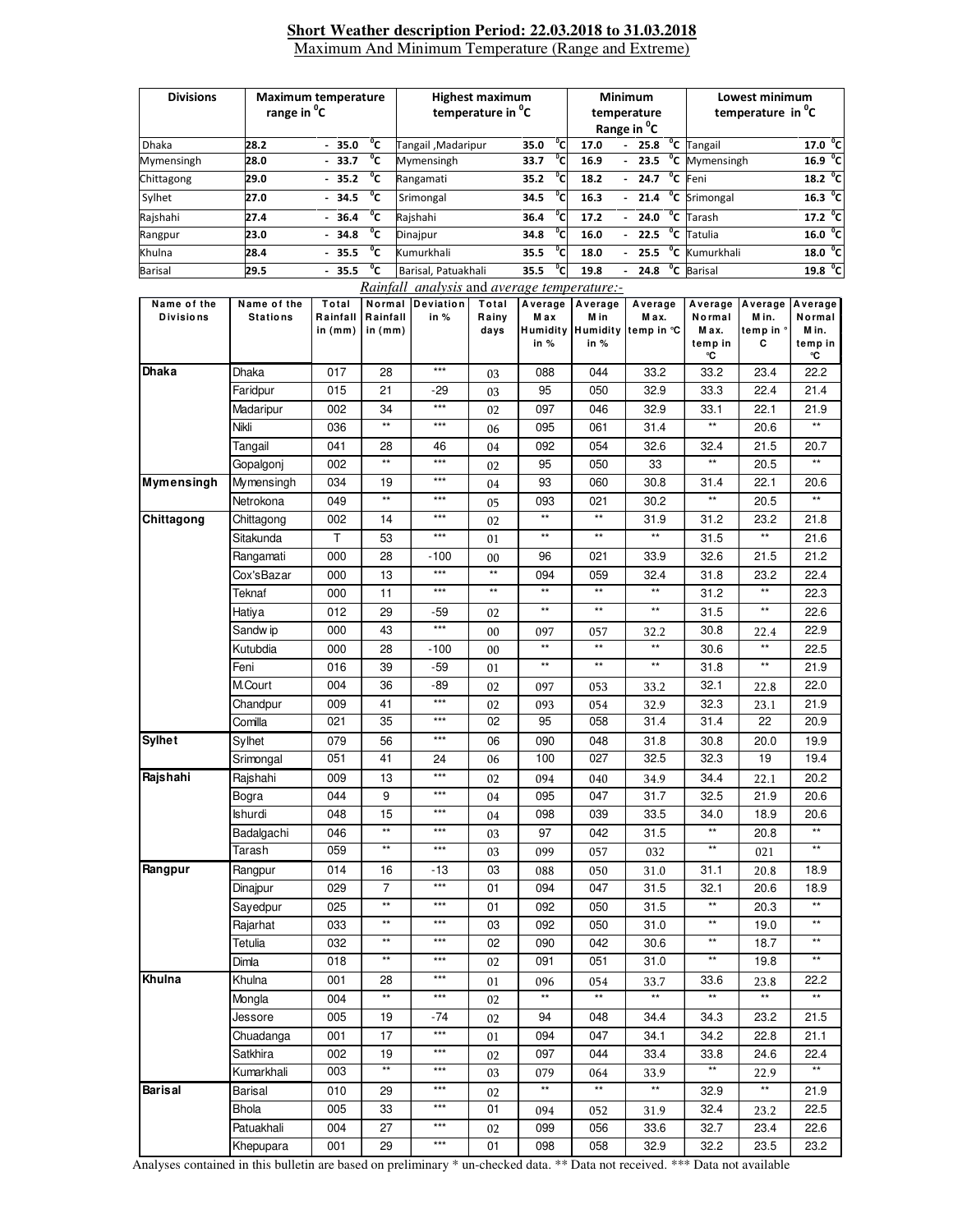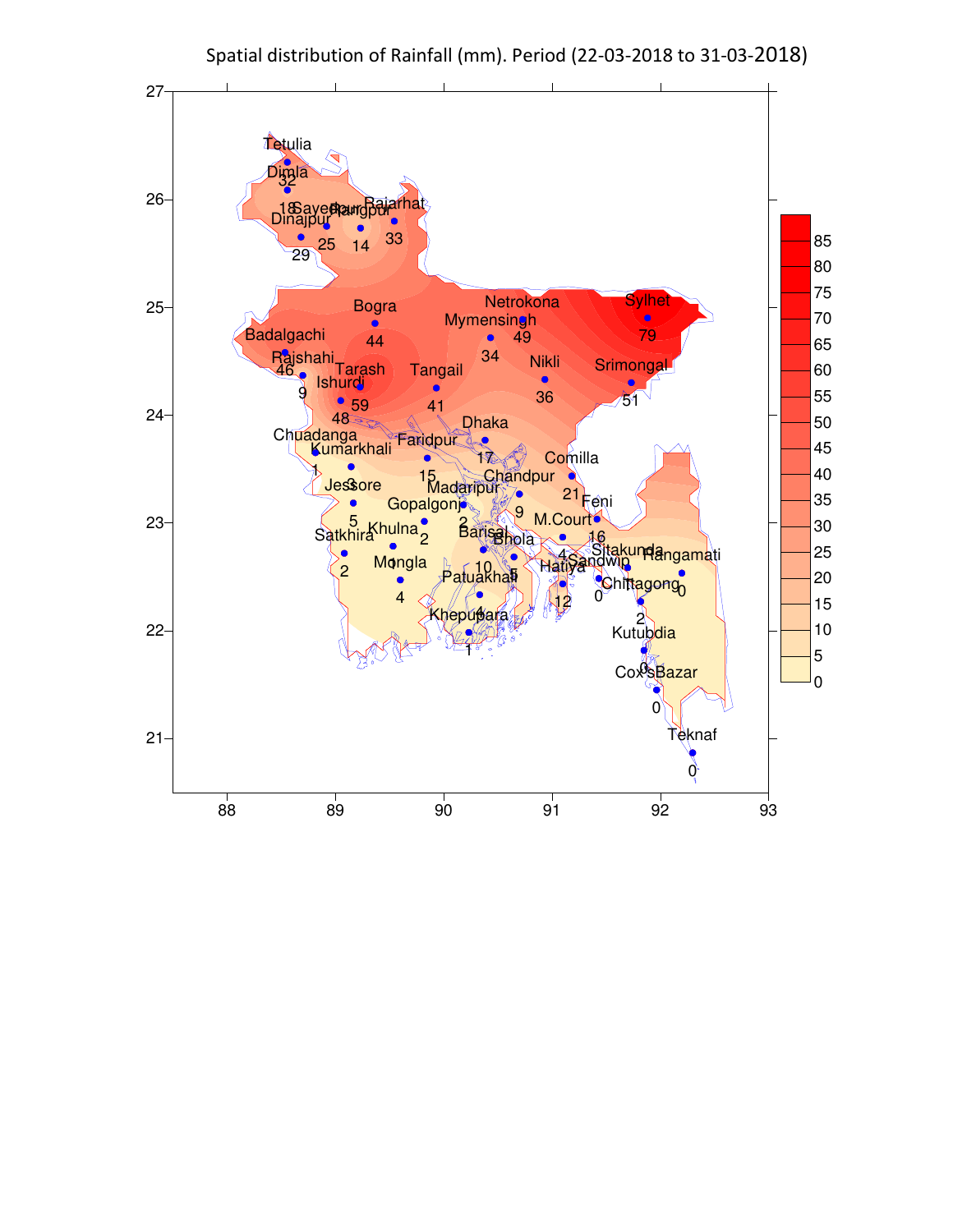



গণপ্রজাতন্ত্রী বাংলাদেশ সরকার বাংলাদেশ আবহাওয়া অধিদপ্তর কৃষি আবহাওয়া মহাশাখা আবহাওয়া ভবন, ই-২৪, আগারগাঁও, ঢাকা-১২০৭। www.bmd.gov.bd

এজিএম-২৩.০৯.০০০০.০৩৫.৫১.০১১.১৮.১৩

তারিখ: ০১-০৪-২০১৮ খ্রিঃ

# পর্বাভাসের সময়কাল: ০১-০৪-২০১৮ থেকে ০৭-০৪-২০১৮

Simulated Rainfall (mm) (WRF model) Extended outlook for accumulative rainfall (mm) Period (01-04-2018 to 07-04-2018) Period (08-04-2018 to 14-04-2018)

Spatial distribution of Rainfall (mm) Period (22-03-2018 to 31-03-2018)







# প্ৰধান বৈশিষ্ট্য সমূহঃ-

গত সপ্তাহে দেশের দৈনিক উজ্জ্বল সূর্যকিরণ কালের গড় ৬.০৫ ঘন্টা ছিল । গত সপ্তাহে দেশের দৈনিক বাষ্পীভবনের গড় ৪.০২ মিঃ মিঃ ছিল।

#### আবহাওয়ার পূর্বাভাসঃ- ০১-০৪-২০১৮ থেকে ০৭-০৪-২০১৮ ইং পর্যন্ত।

এ সপ্তাহে দৈনিক উজ্জ্বল সূর্য কিরণ কাল ৭.০০ থেকে ৮.৫০ ঘন্টার মধ্যে থাকতে পারে । আগামী সপ্তাহের বাষ্পীভবনের দৈনিক গড় ৩.৫০ মিঃ মিঃ থেকে ৪.৫০ মিঃ মিঃ থাকতে পারে।

- লঘুচাপের বর্ধিতাংশ গাঙ্গেয় পশ্চিমবঙ্গ ও তৎসংলগ্ন এলাকায় অবস্থান করছে। মৌসুমের স্বাভাবিক লঘুচাপ দক্ষিণ বঙ্গোপসাগরে অবস্থান করছে ।
- এ সময়ের প্রথমার্ধে সারাদেশের আকাশ অস্থায়ীভাবে আংশিক মেঘলাসহ আবহাওয়া প্রধানতঃ শুষ্ক থাকতে পারে। এ সময়ের দ্বিতীয়ার্ধে ঢাকা, ময়মনসিংহ, রাজশাহী, খুলনা ও সিলেট বিভাগের অনেক স্থানে এবং দেশের অন্যত্র কিছু কিছু স্থানে হাল্কা (০৪-১০ মিঃমিঃ) থেকে মাঝারি (১১-২২ মিঃমিঃ) ধরণের বৃষ্টি/বজ্রবৃষ্টি হতে পারে। সেই সাথে দেশের কোথাও কোথাও বিক্ষিপ্তভাবে শিলাবৃষ্টি হতে পারে।
- এ সময়ে সারাদেশের দিন ও রাতের তাপমাত্রা ক্রমান্বয়ে বৃদ্ধি পেতে পারে।

Smangel

(কাওসার পারভীন) উপপরিচালক কৃষি আবহাওয়া মহাশাখা টেলিফোন: ৯১৪৩৭০৩ (অফিস)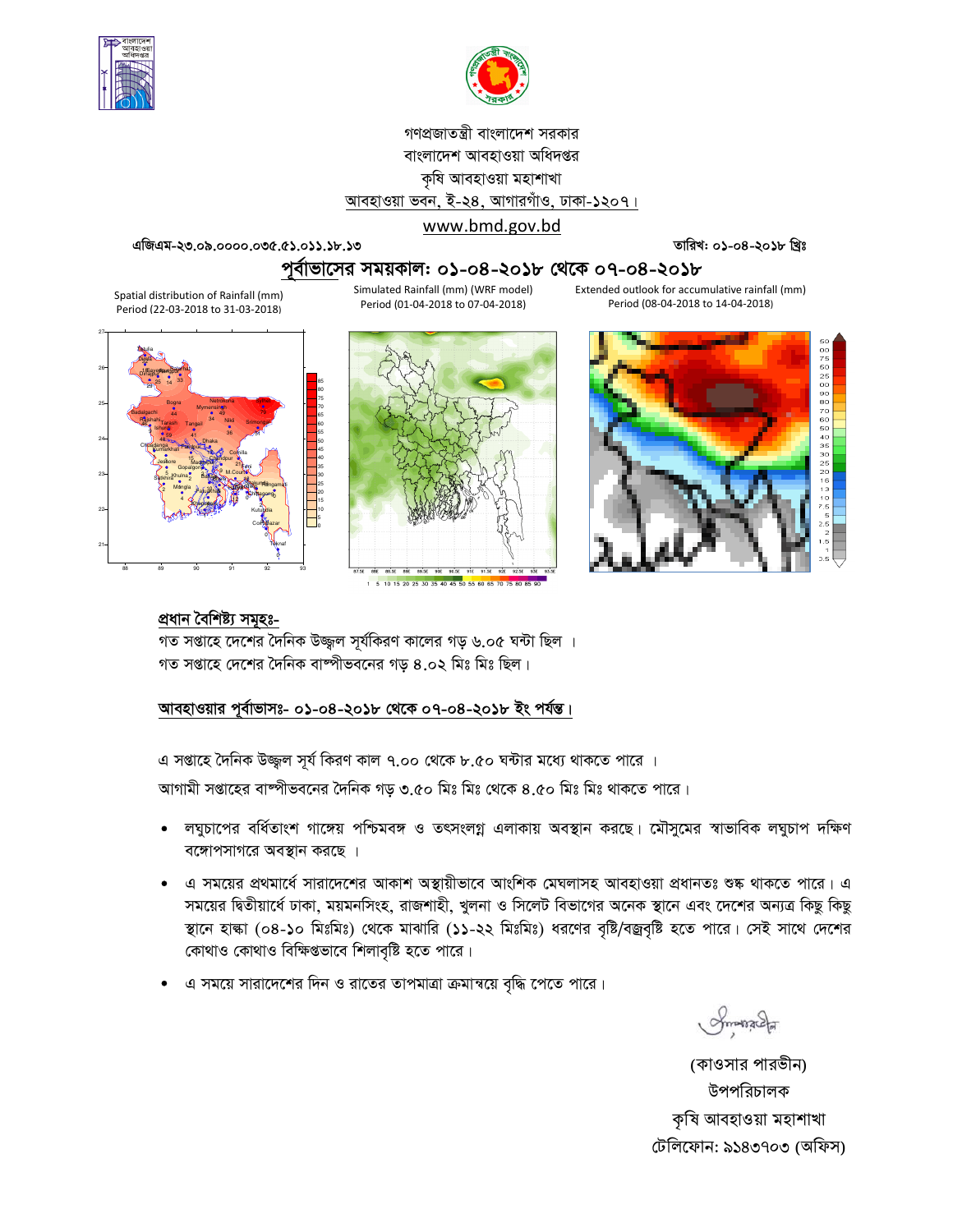# সংক্ষিপ্ত আবহাওয়া বিবরণী, সময়: ২২-০৩-২০১৮ থেকে ৩১-০৩-২০১৮

| বিভাগ     | সর্বোচ্চ তাপমাত্রার পরিসর         | সৰ্বোচ্চ তাপমাত্ৰা<br>সেঃ                      | সর্বনিম তাপমাত্রার পরিসর <sup>e</sup> সেঃ                         | সৰ্বনিম্ন তাপমাত্ৰা <sup>o</sup> সেঃ         |  |  |
|-----------|-----------------------------------|------------------------------------------------|-------------------------------------------------------------------|----------------------------------------------|--|--|
| ঢাকা      | $^{\circ}$ সেঃ<br>২৮.২<br>- ৩৫.০  | টাঙ্গাইল ও মাদারিপুর<br>$^{\circ}$ সেঃ<br>৩৫.০ | $^{\circ}$ সেঃ<br>২৫.৮<br>59.0<br>$\overline{\phantom{a}}$        | টাঙ্গাইল<br>$^{\circ}$ সেঃ<br>১৭.০           |  |  |
| ময়মনসিংহ | $^{\circ}$ সেঃ<br>$-99.9$<br>২৮.০ | $^{\circ}$ সেঃ<br>ময়মনসিংহ<br>৩৩.৭            | $^{\circ}$ সেঃ<br>১৬.৯<br>২৩.৫<br>$\overline{\phantom{0}}$        | ময়মনসিংহ<br>$^{\circ}$ সেঃ<br>৯৬.৯          |  |  |
| চউগ্ৰাম   | $^{\circ}$ সেঃ<br>২৯.০<br>$-96.3$ | ৩৫.২° সেঃ<br>রাসামাটি                          | $^{\circ}$ সেঃ<br>২8.৭<br>১৮.২<br>$\overline{\phantom{a}}$        | $^{\circ}$ সেঃ<br>ফেনী<br>১৮.২               |  |  |
| সিলেট     | $^{\circ}$ সেঃ<br>- ৩৪.৫<br>২৭.০  | $^{\circ}$ সেঃ<br>শ্ৰীমঙ্গল<br>৩৪.৫            | $^{\circ}$ সেঃ<br>১৬.৩<br>২১.৪<br>$\overline{\phantom{a}}$        | শ্ৰীমঙ্গল<br>$^{\circ}$ সেঃ<br>১৬.৩          |  |  |
| রাজশাহী   | $^{\circ}$ সেঃ<br>-৩৬.৪<br>२१.८   | রাজশাহী<br>৩৬.৪ $^{\circ}$ সেঃ                 | $^{\circ}$ সেঃ<br>২৪.০<br>১৭.২<br>$\overline{\phantom{0}}$        | $^{\circ}$ সেঃ<br>১৭.২<br>তারাশ              |  |  |
| রংপুর     | $^{\circ}$ সেঃ<br>- 08.b<br>২৩.০  | $^{\circ}$ সেঃ<br>08.5<br>দিনাজপুর             | $^{\circ}$ সেঃ<br>১৬.০<br>২২.৫<br>$\overline{\phantom{0}}$        | তেঁতলিয়া<br>$^{\circ}$ সেঃ<br>১৬.০          |  |  |
| খুলনা     | $^{\circ}$ সেঃ<br>- ৩৫.৫<br>২৮.৪  | কমারখালী<br>৩৫.৫ ° সেঃ                         | $^{\circ}$ সেঃ<br>২৫.৫<br>$\delta$ .0<br>$\overline{\phantom{m}}$ | $^{\circ}$ সেঃ<br>কমারখালী<br>$\delta$ .0    |  |  |
| বরিশাল    | $^{\circ}$ সেঃ<br>- ৩৫.৫<br>২৯.৫  | বরিশাল ও পটয়াখালী<br>$^{\circ}$ সেঃ<br>৩৫.৫   | $^{\circ}$ সেঃ<br>২৪.৮<br>১৯.৮<br>$\overline{\phantom{0}}$        | বরিশাল<br>$^{\circ}$ সেঃ<br>$\delta b$ , $b$ |  |  |

# <u> বৃষ্টিপাত বিশ্লেষন এবং স্বাভাবিক তাপমাত্রা :</u>

| চিভাগের নাম | স্টেশনের নাম | মেট<br>ঢ়ষ্টিপাত<br>(মিঃমিঃ) | স্বাভা∏ক<br>ঢ়ষ্টিপাত<br>( মিঃমিঃ) | ঢিছ্যুতি (%) | মেট<br>µষ্টিপাতে<br>র দিন | স⊔োঁচছ<br>গড়<br>আদ্ৰতা<br>( %) | স⊔োনিম<br>আদ্ৰতা<br>( %) | গড়<br>স¤াচ্ছি<br>তাপমাত্রা<br>(টিগ্ৰী সেঃ) | গড়<br>স্বভারিক<br>তাপমাত্রা<br>(টিগ্রী<br>সেঃ) | সার্ােনিম্ন<br>গড়<br>তাপমাত্রা<br>(টিগ্রী<br>সেঃ) | স⊔োনিম<br>স্বাভা∏ক<br>গড়<br>তাপমাত্রা (<br>চিগ্ৰীসেঃ) |
|-------------|--------------|------------------------------|------------------------------------|--------------|---------------------------|---------------------------------|--------------------------|---------------------------------------------|-------------------------------------------------|----------------------------------------------------|--------------------------------------------------------|
| ঢাকা        | ঢাকা         | ०১৭                          | ২৮                                 | ***          | ০৩                        | obb                             | 88                       | ৩৩.২                                        | ৩৩.২                                            | 20.8                                               | ২২.২                                                   |
|             | ফরিদপুর      | ০১৫                          | ২১                                 | -২৯          | ০৩                        | ০৯৫                             | <b>CO</b>                | ৩২.৯                                        | ৩৩.৩                                            | ২২.৪                                               | 25.8                                                   |
|             | মাদারীপুর    | ००२                          | $\mathcal{S}$                      | ***          | ০২                        | ০৯৭                             | 8 <sub>b</sub>           | ৩২.৯                                        | ৩৩.১                                            | ২২.১                                               | ২১.৯                                                   |
|             | নিকলী        | ০৩৬                          | $**$                               | ***          | ০৬                        | ০৯৫                             | ৬১                       | 05.8                                        | **                                              | ২০.৬                                               | $*$                                                    |
|             | টাঙ্গাইল     | $08\lambda$                  | ২৮                                 | ৪৬           | 08                        | ০৯২                             | 68                       | ৩২.৬                                        | ৩২.৪                                            | ২১.৫                                               | २०.१                                                   |
|             | গোপালগজ্ঞ    | ००२                          | $**$                               | $***$        | ০২                        | ০৯৫                             | <b>c</b> o               | ৩৩                                          | $**$                                            | ২০.৫                                               | $**$                                                   |
| ময়মনসিংহ   | ময়মনসিংহ    | 008                          | ১৯                                 | ***          | $^{\circ8}$               | ০৯৩                             | ৬০                       | 00.b                                        | 05.8                                            | ২২.১                                               | ২০.৬                                                   |
|             | নেত্রকোনা    | 08 <sub>0</sub>              | $**$                               | $* * *$      | o¢                        | ಂ৯৩                             | ২১                       | ৩০.২                                        | $\pm$ $\pm$                                     | ২০.৫                                               | $**$                                                   |
| চট্টগ্ৰাম   | চট্ৰগ্ৰাম    | ००२                          | 58                                 | ***          | ০২                        | **                              | **                       | ৩১.৯                                        | ৩১.২                                            | ২৩.২                                               | ২১.৮                                                   |
|             | সীতাকুন্ড    | ট্রেস                        | ৫৩                                 | ***          | ০১                        | $\pm\pm$                        | $\ast$ $\ast$            | $\ast$ $\ast$                               | 0.60                                            | $\ast$ $\ast$                                      | ২১.৬                                                   |
|             | রাঙ্গামার্টি | 000                          | ২৮                                 | -১০০         | $^{\circ}$                | ০৯৬                             | ২১                       | ৩৩.৯                                        | ৩২.৬                                            | ২১.৫                                               | ২১.২                                                   |
|             | কক্স⊔াজার    | 000                          | ১৩                                 | ***          | $* *$                     | ০৯৪                             | ৫৯                       | ৩২. $8$                                     | ৩১.৮                                            | ২৩.২                                               | ২২.৪                                                   |
|             | টেকনাফ       | 000                          | SS.                                | ***          | $**$                      | $**$                            | $**$                     | $**$                                        | ৩১.২                                            | $* *$                                              | ২২.৩                                                   |
|             | হাতিয়া      | ০১২                          | ২৯                                 | -৫৯          | ০২                        | $**$                            | $**$                     | **                                          | 0.6                                             | $**$                                               | ২২.৬                                                   |
|             | সন্দ্বীপ     | 000                          | 8 <sup>0</sup>                     | ***          | $^{\circ}$                | ০৯৭                             | ¢۹                       | ৩২.২                                        | 0.5                                             | ২২.৪                                               | ২২.৯                                                   |
|             | কুতু⊔দীয়া   | 000                          | ২৮                                 | -১০০         | $\circ$                   | $**$                            | $* *$                    | $\ast\ast$                                  | ৩০.৬                                            | **                                                 | ২২.৫                                                   |
|             | ফেনী         | ০১৬                          | ৩৯                                 | -৫৯          | ০১                        | $\pm\pm$                        | $\ast$ $\ast$            | $\ast$ $\ast$                               | ৩১.৮                                            | **                                                 | ২১.৯                                                   |
|             | মাইজদী কোর্ট | 008                          | ৩৬                                 | -৮৯          | ০২                        | ০৯৭                             | ৫৩                       | ৩৩.২                                        | ৩২.১                                            | ২২.৮                                               | ২২.০                                                   |
|             | চাঁদপুর      | ००৯                          | $8\sqrt{2}$                        | ***          | ০২                        | ಂನಿಲ                            | 68                       | ৩২.৯                                        | ৩২.৩                                            | ২৩.১                                               | ২১.৯                                                   |
|             | কুমিল্লা     | ০২১                          | ৩৫                                 | $***$        | ०२                        | ০৯৫                             | ¢Ъ                       | 05.8                                        | 05.8                                            | ২২                                                 | ২০.৯                                                   |
| সিলেট       | সিলেট        | ০৭৯                          | ৫৬                                 | $* * *$      | ০৬                        | ০৯০                             | 8 <sub>b</sub>           | ৩১.৮                                        | 0.5                                             | ২০.০                                               | ১৯.৯                                                   |
|             | শ্ৰীমঙ্গল    | ০৫১                          | 85                                 | ২৪           | ০৬                        | 500                             | ২৭                       | ৩২.৫                                        | ৩২.৩                                            | ১৯                                                 | 55.8                                                   |
| রাজশাহী     | রাজশাইী      | ००৯                          | ১৩                                 | ***          | ०२                        | $\circ$ ನಿ8                     | 80                       | 08.5                                        | 08.8                                            | ২২.১                                               | ২০.২                                                   |
|             | ⊔গুডা        | 088                          | ৯                                  | ***          | $\circ 8$                 | ০৯৫                             | 89                       | ৩১.৭                                        | ৩২.৫                                            | ২১.৯                                               | ২০.৬                                                   |
|             | ঈশ্বরদী      | 08 <sub>b</sub>              | ১৫                                 | ***          | $^{\circ8}$               | ০৯৮                             | ৩৯                       | 0.0C                                        | 08.0                                            | 3b.5                                               | ২০.৬                                                   |
|             | ⊔দলগাছী      | ০ $8$ ৬                      | **                                 | ***          | ০৩                        | ০৯৭                             | 82                       | ৩১.৫                                        | $**$                                            | ২০.৮                                               | **                                                     |
|             | তাড়াশ       | ০৫৯                          | $**$                               | $***$        | ০৩                        | ০৯৯                             | ৫ ৭                      | ০৩২                                         | $**$                                            | ০২১                                                | **                                                     |
| রংপুর       | রংপুর        | 0.58                         | ১৬                                 | -১৩          | ০৩                        | obb                             | <b>c</b> o               | 0.40                                        | ৩১.১                                            | ২০.৮                                               | ১৮.৯                                                   |
|             | দিনাজপুর     | ০২৯                          | ٩                                  | ***          | ০১                        | ০৯৪                             | 8٩                       | ৩১.৫                                        | ৩২.১                                            | ২০.৬                                               | ১৮.৯                                                   |
|             | সৈয়দপুর     | ০২৫                          | $**$                               | ***          | ০১                        | ০৯২                             | <b>c</b> o               | 0.60                                        | $* *$                                           | ২০.৩                                               | $**$                                                   |
|             | রাজারহাট     | ೦೮೮                          | $**$                               | ***          | ০৩                        | ০৯২                             | Q0                       | ৩১.০                                        | **                                              | ১৯.০                                               | **                                                     |
|             | তেতুঁলিয়া   | ০৩২                          | $**$                               | ***          | ০২                        | ০৯০                             | 82                       | 0.60                                        | $* *$                                           | 3b.9                                               | **                                                     |
|             | াি মলা       | 05b                          | $\ast$ $\ast$                      | ***          | ০২                        | ০৯১                             | GS                       | 0.40                                        | $* *$                                           | $\mathcal{S}_{\alpha}$                             | **                                                     |
| খুলনা       | খুলনা        | ००১                          | ২৮                                 | ***          | ০১                        | ০৯৬                             | 68                       | ৩৩.৭                                        | ৩৩.৬                                            | ২৩.৮                                               | ২২.২                                                   |
|             | মংলা         | 008                          | $**$                               | ***          | ০২                        | $**$                            | $**$                     | $**$                                        | $* *$                                           | $* *$                                              | $*$                                                    |
|             | যশোর         | 000                          | ১৯                                 | -98          | ০২                        | ০৯৪                             | 8 <sub>b</sub>           | 08.8                                        | 0.80                                            | ২৩.২                                               | ২১.৫                                                   |
|             | চুয়া⊡াঙ্গা  | ००১                          | 59                                 | ***          | ০১                        | $\circ$ ನಿ8                     | 89                       | 08.5                                        | ৩৪.২                                            | ২২.৮                                               | ২১.১                                                   |
|             | সাতক্ষীরা    | ००२                          | ১৯                                 | ***          | ০২                        | ০৯৭                             | 88                       | 00.8                                        | 00.b                                            | ২৪.৬                                               | ২২.৪                                                   |
|             | কুমারখালী    | ००७                          | $**$                               | ***          | ০৩                        | ০৭৯                             | ৬৪                       | ৩৩.৯                                        | $\pm$ $\pm$                                     | ২২.৯                                               | $\pm \pm$                                              |
| πরিশাল      | ⊔রিশাল       | ०১०                          | ২৯                                 | ***          | ০২                        | $* *$                           | $* *$                    | $* *$                                       | ৩২.৯                                            | **                                                 | ২১.৯                                                   |
|             | ভোলা         | 000                          | ৩৩                                 | $***$        | ০১                        | ০৯৪                             | ৫২                       | ৩১.৯                                        | ৩২.৪                                            | ২৩.২                                               | ২২.৫                                                   |
|             | পটয়াখালী    | 008                          | ২৭                                 | ***          | ০২                        | ০৯৯                             | ৫৬                       | ৩৩.৬                                        | ৩২.৭                                            | 20.8                                               | ২২.৬                                                   |
|             | খেপপাডা      | ০০১                          | ২৯                                 | $***$        | ০১                        | ০৯৮                             | <b>Gb</b>                | ৩২.৯                                        | ৩২.২                                            | ২৩.৫                                               | ২৩.২                                                   |

N.B .Analyses contained in this bulletin are based on preliminary \* un-checked data. \*\* Data not received. \*\*\* Data not available.